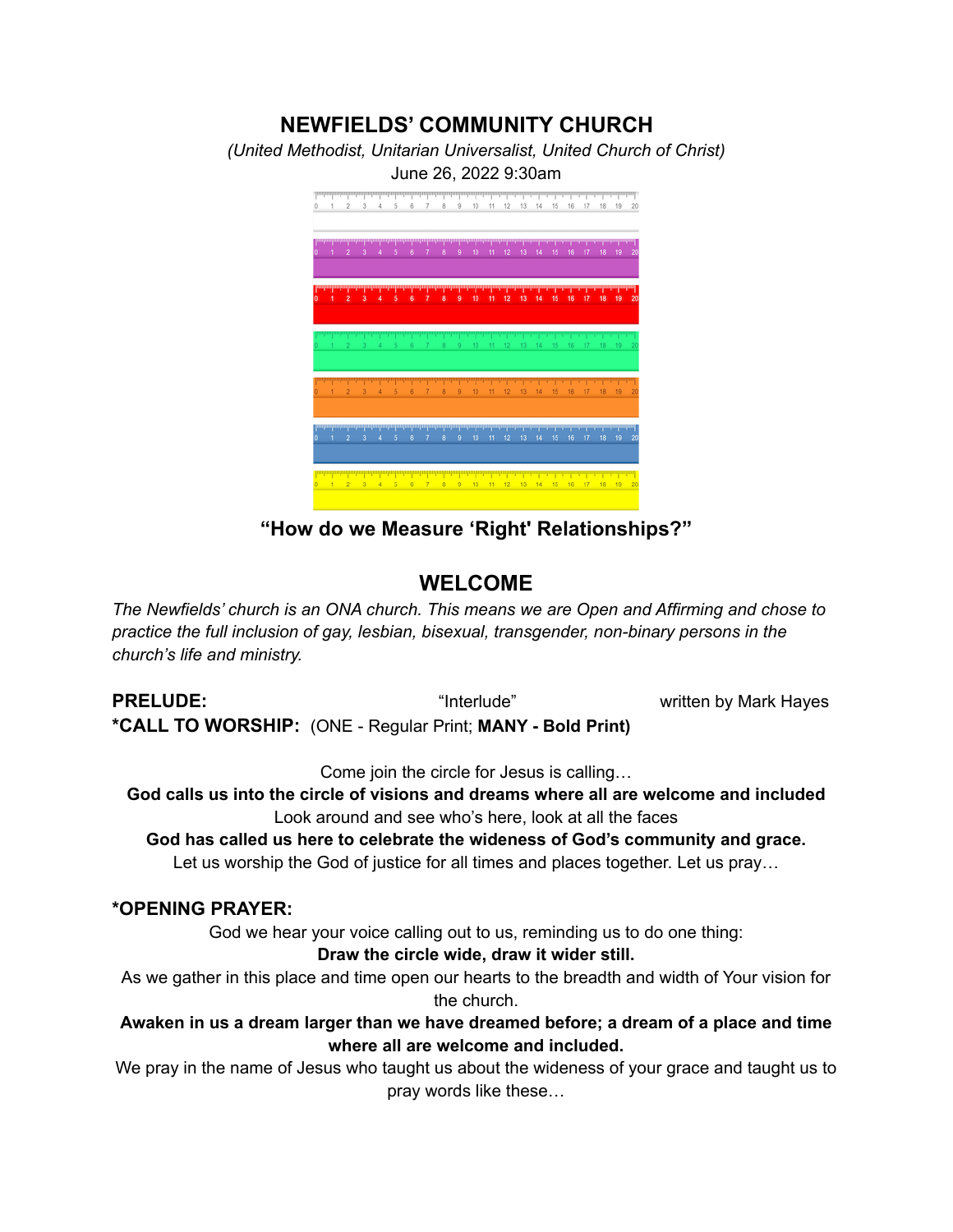#### **\*PRAYER OF CONFESSION/ASSURANCE OF PARDON**

The house of our God is not just for the holy, or the wise, or those who fit in **But often we have tried to limit access to God's house in many ways.** Sometimes we have done it on purpose, sometimes purely by accident.

#### **But still we have shut the doors, leaving others outside.**

For the times we have not lived out your call to inclusivity forgive us,

**Open our eyes and hearts to the needs of those who wait by the door.**

*…time of silent prayer…*

The God who calls us together welcomes one and all, sinner and saint, old and young. When we stray from God's Way we are forgiven and given a new start. **We rejoice in the wideness of God's grace and love. Amen**

| *OPENING HYMN: | "Help Us Accept Each Other" | Chalice #487 |
|----------------|-----------------------------|--------------|
|----------------|-----------------------------|--------------|

## **MINISTRY OF THE WORD**

| <b>SCRIPTURE READING:</b> | "Genesis 2:18-23"                          | $(\text{red~bible~pg. 2; blue~pg~OT})$ |
|---------------------------|--------------------------------------------|----------------------------------------|
|                           | <b>ONE:</b> This is the word of the Lord   |                                        |
| ALL: Thanks be to God.    |                                            |                                        |
| <b>SERMON:</b>            | "How do we Measure 'Right' Relationships?" | Rev. Cheryl Stromski                   |

#### **READING OF THE NEWFIELDS' ONA COVENANT**

#### **"The Flames of Love"**

*by Kimi Floyd Reisch, 2021* We light the flame of commitment, To stand with and work to create change, Until all know they are beloved.

We light the flame of survival, Grateful for our lives, Remembering in love those lost along the road.

> We light the flame of change, Committing to recenter toward love, In hearts, in minds, in our world.

We light the flame of hope, Loving each other, building community, even when it is uncomfortable.

We light the flame of knowledge, Following the path of justice, Justice that is love embodied.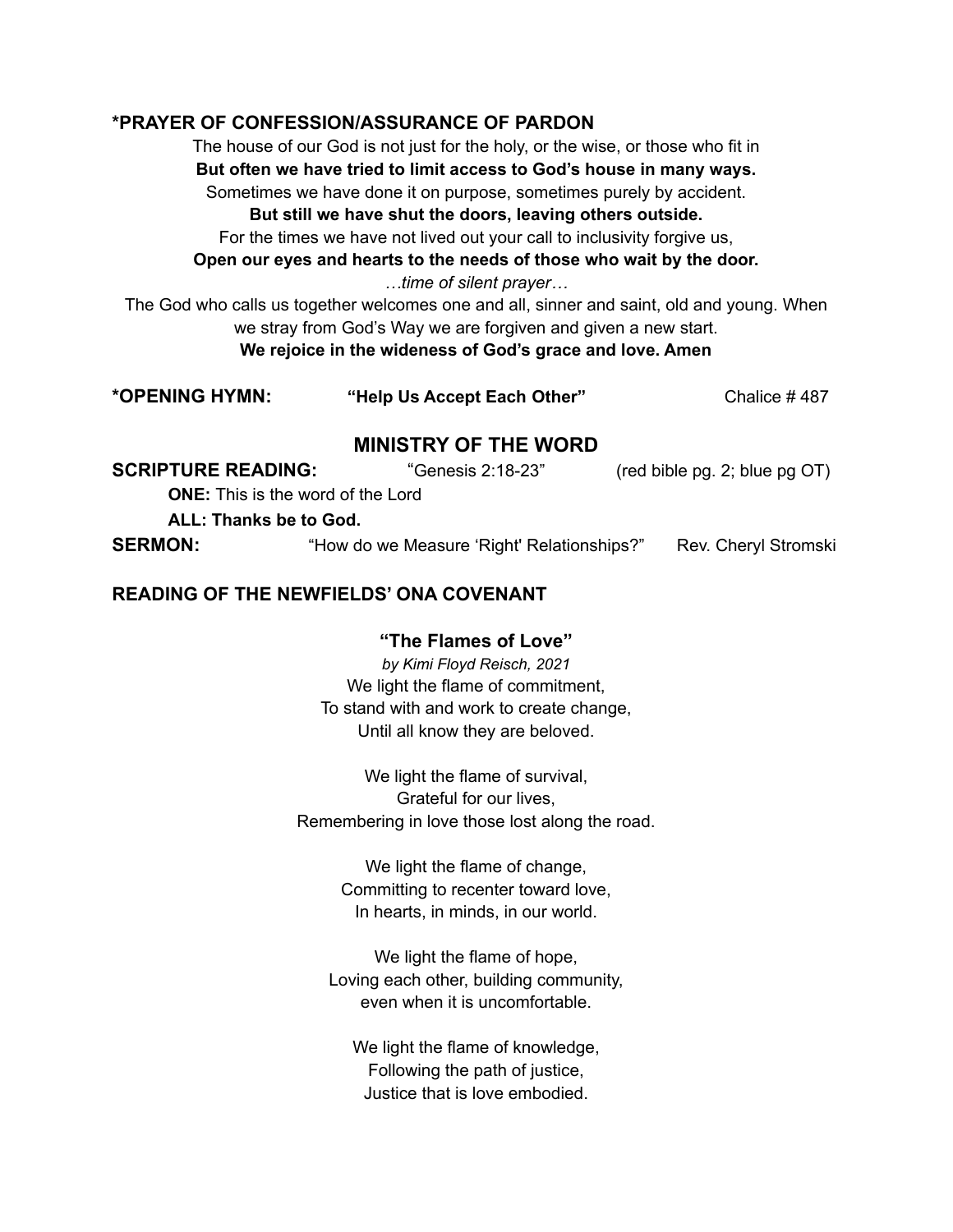We light this flame of radical love. To speak out for those who have been silenced. Those who have been rejected for who they love. Those who have been persecuted for who they are. Those who have been bullied for daring to be bold. Those who have been othered and forced into the margins. Those who have been lonely. Those who have been hurt. Those who are still hurting.

> We light this flame as a people committed, we are survivors. we will change the world, until no one lives without hope, until no one lives without justice. We light this flame and pledge that In love, with love, and through love, All things are possible.

**God of Love, Fiery Pillar**, based on an ancient Celtic Prayer by Kimi Floyd Reisch, 2021

As we kindle the fire of change, we pray that the flames of God's inclusive love set fire to the world. We pray that no envy and malice, no hatred or fear, may smother these flames. May the spark of God's love light the love in our hearts, that they may burn brightly through the day. May the flames of love warm those who are lonely, those who feel rejected, those who feel cast out because of who they are or who they love. May these flames, flames of radical love, flames of the Open and Affirming movement, guide them here, guide them home into the arms of love.

**HYMN: "When, in Awe of God's Creation"** Chalice #688

## **PRAYERS OF THE PEOPLE**

**SHARING OF JOYS AND CONCERNS PASTORAL PRAYER THE LORD'S PRAYER**

> **...Our Father/Mother who art in heaven, hallowed be thy name; thy kingdom come; thy will be done on earth as it is in heaven. Give us this day our daily bread; and forgive us our trespasses as we forgive those who trespass against us; and lead us not into temptation, but deliver us from evil. For thine is the kingdom and the power and the glory, forever. Amen.**